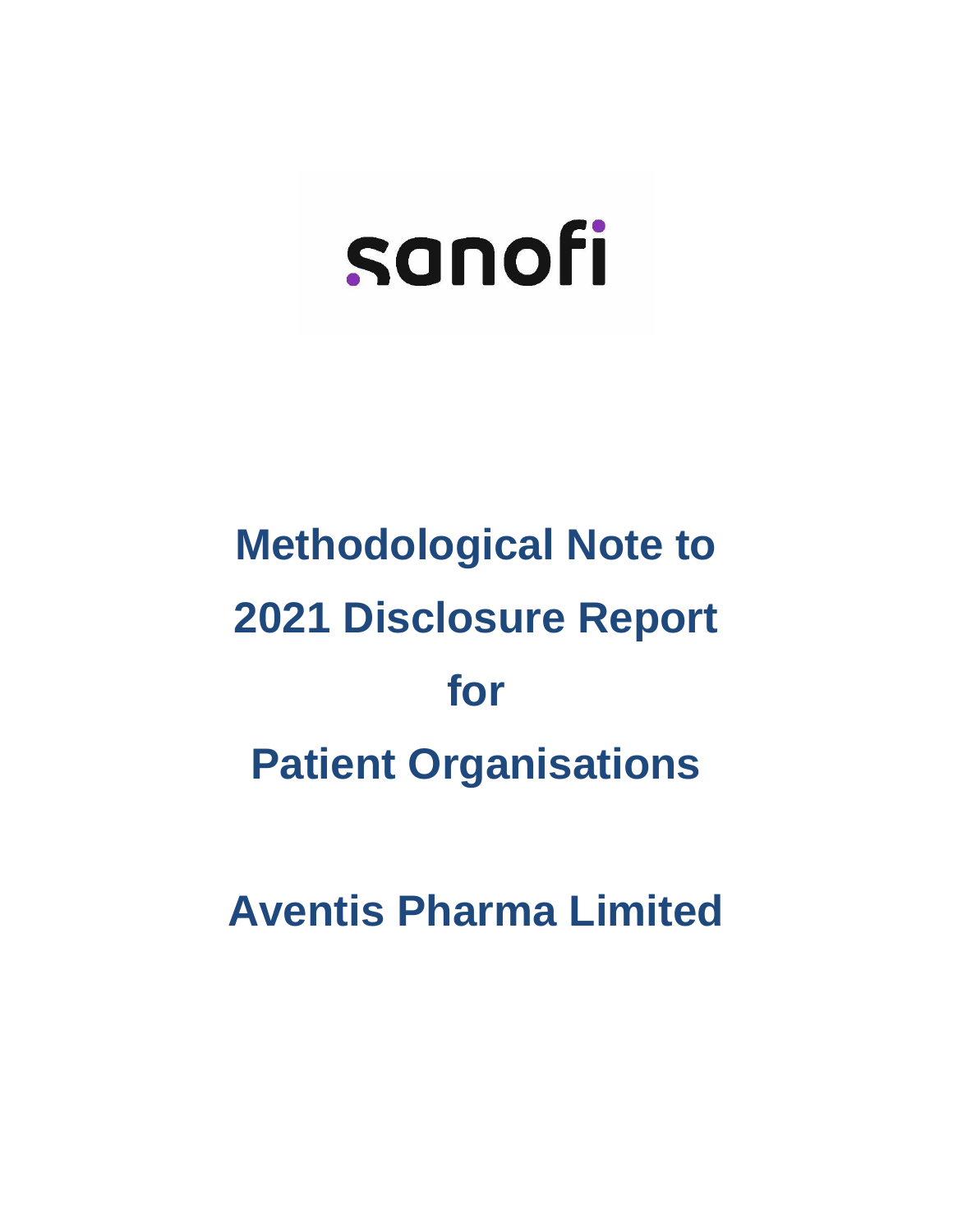#### 1) INTRODUCTION

The European Federation of Pharmaceutical Industries and Associations ("EFPIA") Disclosure Code requires all EFPIA member companies to disclose a list of patient organisations to which it has provided financial support and/or significant indirect/non-financial support or with whom it has engaged to provide contracted services for that Member Company. This disclosure must include a description of the nature of the support or services provided that is sufficiently complete to enable the average reader to form an understanding of the nature of the support or the arrangement without the necessity to divulge confidential information.

Sanofi is aware and have considered that the 2021 ABPI Code of Practice came into force on the 1st of July 2021, and Sanofi have followed the 2021Code requirements for the annual disclosure of contracted services and sponsorship to patient organisations and when compiling this methodological note.

Criteria and requirements for disclosure are defined in Clause 29.1 and 29.2 of the 2021 ABPI Code of Practice, and previously defined in Clause 27.7 and 27.8 of the 2019 ABPI Code Practice.

Sanofi is committed to putting patients first and to amplifying patient voices. We recognise the challenges that patient groups face and want to help overcome them so that we can work together effectively and deliver the best outcomes for patients as part of our advocacy work. Our aim is to celebrate working in partnership or collaboration.

We are keen to look at the ways we can extend and increase the benefits of such partnerships under the increased transparency and reporting to which all organisations need to adhere.

We believe that Patient Organisations (PO) should be fairly compensated for the legitimate expertise and services they provide to the industry. At the same time, we acknowledge concerns that such transactions should be transparent.

This methodological note is intended to assist the reader to firstly identify the type of declarable Transfer of Value (TOV) made to a PO, and secondly to understand how the PO was recorded and verified for disclosure by Sanofi in the UK.

Sanofi is made up of different legal entities and in the UK, Sanofi conducts its business through Aventis Pharma Limited.

#### 2) WHAT ARE THE ABPI CODE REQUIREMENTS?

The Association of the British Pharmaceutical Industry ("**ABPI**") has translated the requirements of the EFPIA Disclosure Code in Clause 29.1 and 29.2 of the ABPI Code of Practice 2021 which state that:

*29.1: Companies must make publicly available annually, a list of patient organisations to which it provides donations, grants or sponsorship (including in relation to events/meetings) or with whom it has engaged to provide contracted services over the reporting period. This information must be disclosed on the company website either on a national or European level. Each reporting period shall cover a full calendar year.*

MAT-GB-2200570 (v1.0)

Date of Preparation: March 2022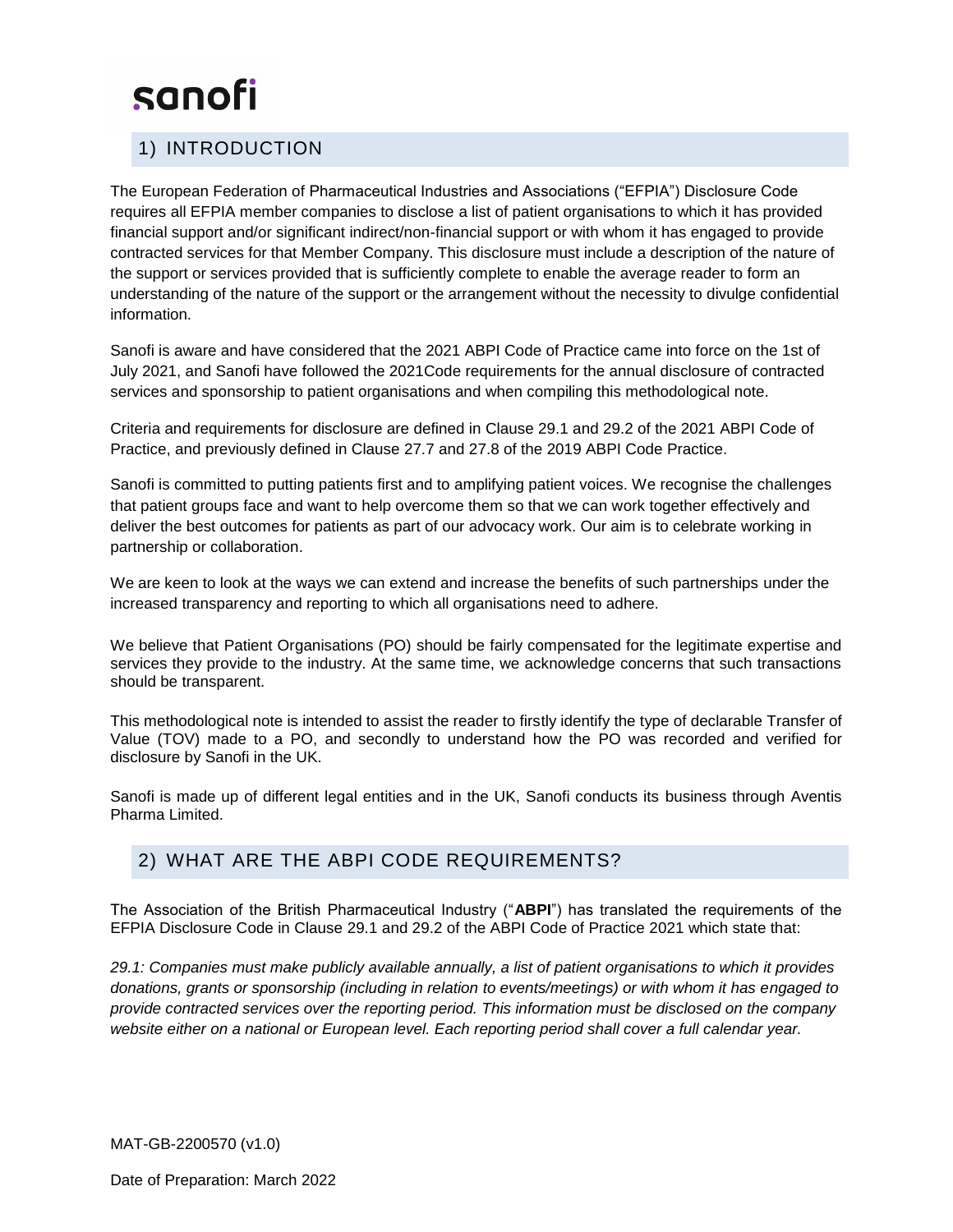*Each company must include a note of methodologies used by it in preparing the disclosures and identifying support and contracted services provided.*

*29.2: The disclosure for the provision of donations, grants or sponsorship (including in relation to events/meetings) to a patient organisation must include:*

- *the monetary value of each financial contribution (grant or sponsorship) to include a description that is sufficiently complete to enable the reader to understand the nature of that support or the arrangements in accordance with Clauses 23 and 10*
- *the monetary value for each non-financial and/or indirect support (donation); the published information must also include a clear description of each donation that is sufficiently complete to enable the reader to understand the nature of the support or the arrangements. If the non-financial and/or indirect support (donation) cannot be assigned a meaningful monetary value, the published information must describe clearly the non-monetary value that the organisation receives that is sufficiently complete to enable the reader to understand the nature of the support or the arrangements in accordance with Clause 23.*

*The disclosure for contracted services provided by each patient organisation, in accordance with Clause 24, must include:* 

- *the total amount paid per patient organisation per calendar year including a description of the services provided that is sufficiently complete to enable the reader to understand the nature of the services provided without the necessity to divulge confidential information*
- *fees and expenses should be disclosed separately.*

#### 3) DEFINITIONS

The 2021 ABPI Code of Practice does define the Patient Organisation as:

*An organisation mainly comprising of patients and/or caregivers or any user organisation such as a disability organisation, carer or relative organisation and consumer organisation that represents and/or supports the needs of patients and/or caregivers.*

It additionally defines an individual representing a patient organization as:

*A person who is mandated to represent and express the views of a patient organisation.*

The term 'transfer of value' abbreviated to TOV means a direct or indirect transfer of value, whether in cash, in kind or otherwise.

#### 4) HOW WAS THE DISCLOSURE OF LOCAL TRANSFERS OF VALUE ORGANISED?

MAT-GB-2200570 (v1.0)